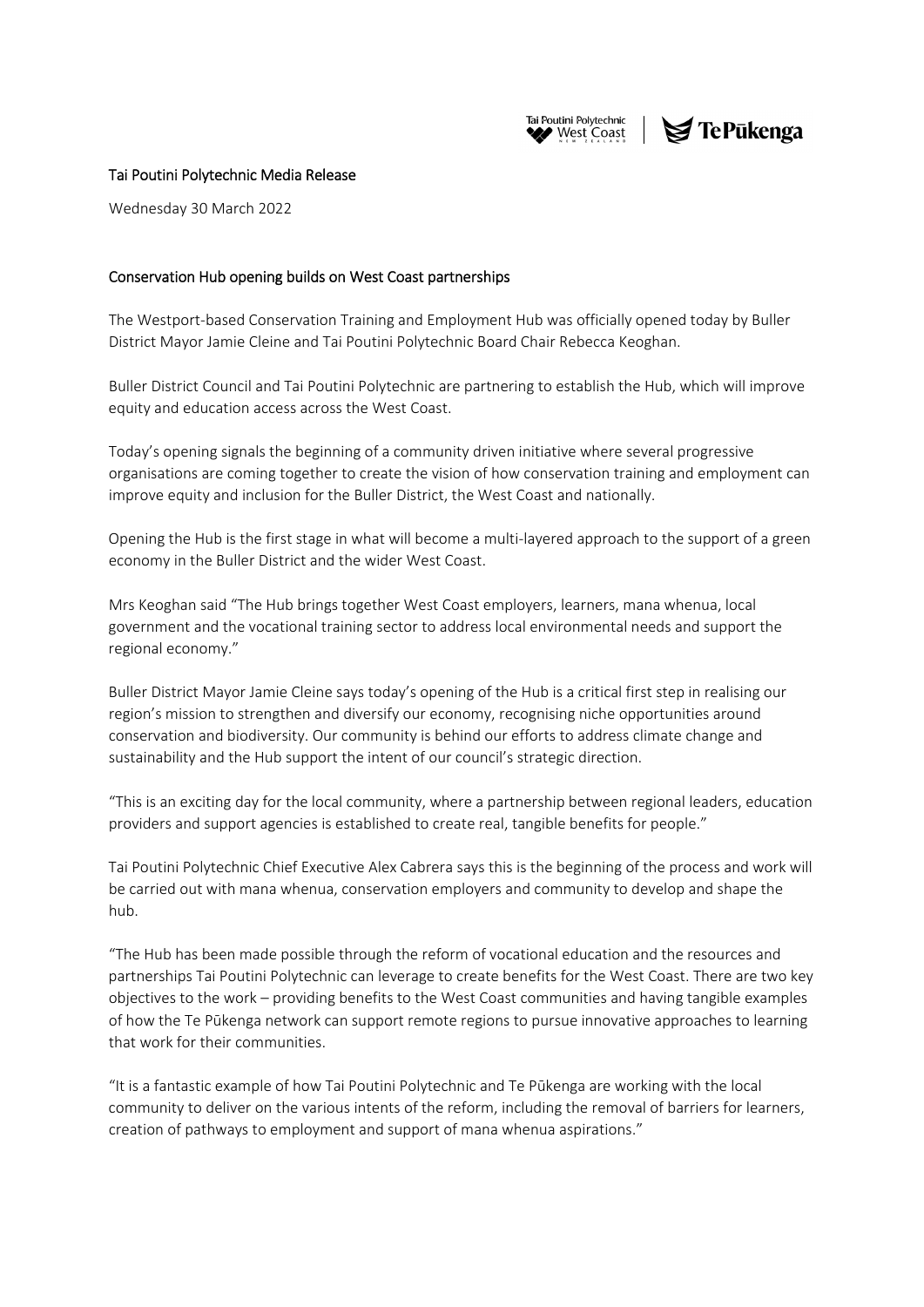

Minister Damien O'Connor said "The West Coast is surrounded by eight of New Zealand's 13 national parks, what better place to bring people who wish to have a career looking after our precious and unique biodiversity."

Kotahitanga mō te Taiao Alliance Co‐chair Martin Rodd says the Hub is aligned with Te Whanaketanga Te Tai Poutini West Coast Economic Development Strategy 2050, recognising that the environment on the West Coast is an asset not only to the region but also to New Zealand.

Mr Rodd in mentioning the opening said "This is so relevant to the challenges we face not only for New Zealand but the globe. It's quite a unique way of operating where organisations leave everything at the door and focus on the vision and mission ahead of us.

"The focus around training to enable the capacity building to deliver what is needed, but it provides the opportunity to work in a special place in New Zealand and show case how some of the tools can work. Building expertise around resilience right within the Buller is a remarkable investment in the future.

"The Environmental Natural Resource area of the University of Vermont are keen to explore how they can share and work with us including possible exchanges."

Te Pūkenga Chair of Council Murray Strong says the Hub is an example of how the transformation of vocational education in New Zealand is creating collaboration opportunities and reducing barriers to education. We are encouraged by the work that has gone on across the West Coast to pursue an education opportunity that meets the needs of local employers and supports regional economic development.

"The rest of New Zealand will be looking to the Westport Conservation Training and Employment Hub as an example of what a new, collaborative approach to vocational training can offer communities."

### Background

The Hub is opening today in Westport in recognition of the district's focus on conservation and biodiversity, the local challenges of climate change and a specific need in the area. However, learning opportunities will benefit the entire West Coast and further afield, with virtual and supported initiatives to be part of the detail.

The Hub is a perfect example of the benefits of the recent reform of vocational education in New Zealand as Tai Poutini Polytechnic can leverage off the power of the Te Pūkenga network to make the initiative happen on the West Coast.

The Buller District has been selected for this initiative for several reasons:

A progressive Council committed to partnering for the betterment of the community.